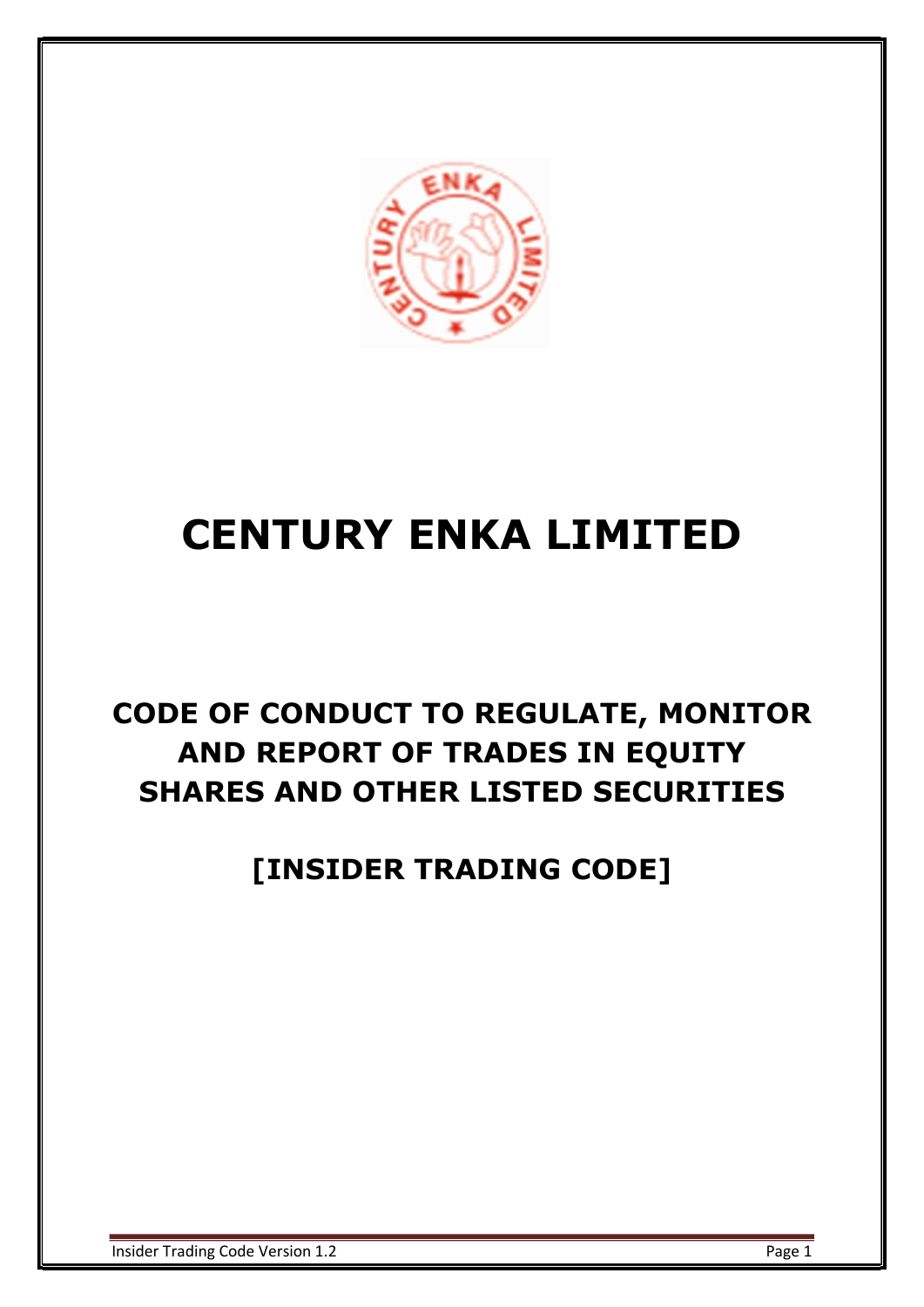### DOCUMENT CONTROL

#### Document version

This Insider Trading Code named as "Code of Conduct to regulate, monitor and report of trades in equity shares and other listed securities" (herein after called as Insider Trading Code) document is version 1.2.

#### Revision history

| SR.<br>No.    | Date of preparation<br>modification | <b>Version</b><br>No. | <b>Modified by</b>       | <b>Reviewed and</b><br>approved by |
|---------------|-------------------------------------|-----------------------|--------------------------|------------------------------------|
|               | 21.05.2019                          | 1.0                   | <b>Company Secretary</b> | Board of Directors                 |
| $\mathcal{P}$ | 18.05.2021                          | 1.1                   | <b>Company Secretary</b> | Board of Directors                 |
| 3             | 11.05.2022                          | 1.2                   | <b>Company Secretary</b> | Board of Directors                 |

#### Issuing Authority

This Code is approved by the Board of the Company.

#### Author and Responsible Official

This Code is to be maintained and updated by way of additions, deletions and modifications, only by the Legal and Secretarial Department subject to review of Managing Director and approved by the Board.

Every time the Code is edited, the version increases by one unit and the version is to be mentioned in the Document Control section.

#### Applicability and Usage

This Code applies to 'Connected Person' (as defined hereunder) of Century Enka Limited.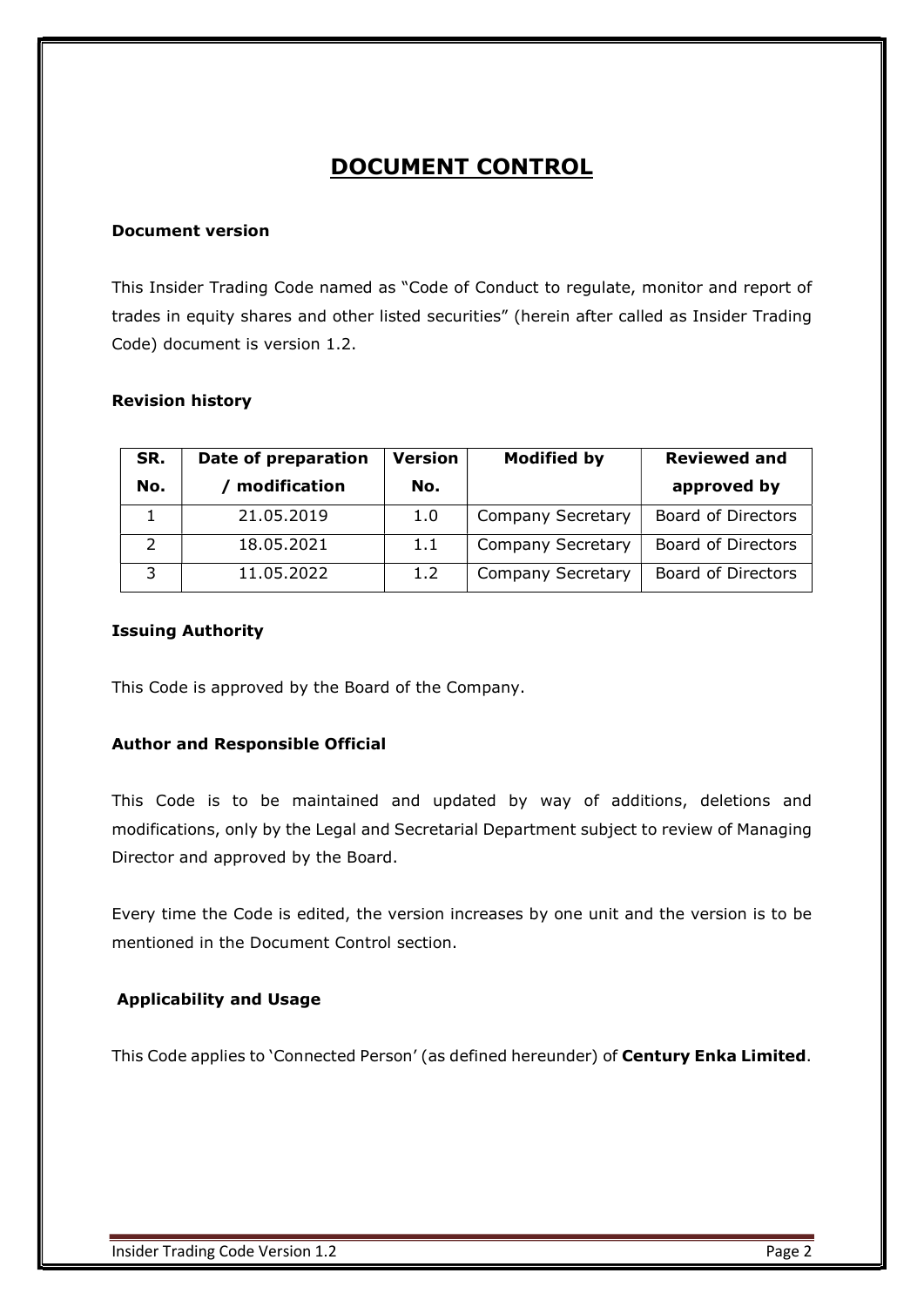### INTRODUCTION

Insider trading fuel speculation in the stock market about the price of the shares/securities and the average investor who does not have access to such insider information is placed at a disadvantage. This kind of misuse by the connected person, erodes investor confidence in the Company and the integrity of the management of the Company. Such practice is unethical, illegal and prohibited by virtue of the SEBI Regulations, Securities and Exchange Board of India (Prohibition of Insider Trading) Regulations, 2015.

### OBJECTIVE OF THE CODE

The objective is to communicate this Code to all connected persons of the Company that intend to serve as guidelines for such persons who willing to trade in securities of the Company and to strengthen the value foundation of the organization. Each connected person is expected to understand, adhere to, comply with and uphold the provisions of this Code.

The objective of this code is to prohibit speculative dealings by the connected persons and to ensure that the dealing in the shares/securities at a time when any price sensitive information that could be known to him/her is also reasonably made known/is available to the public at large and that both are reasonably aware/ have access to such information.

### DEFINITION

a) 'Board' or 'Board of Directors' means the Board of Directors of the Company.

- b) 'Company' means Century Enka Limited unless the context otherwise provides.
- c) 'Director' shall mean a member of the Board.
- d) 'Chinese Wall' means virtual information barrier erected to block the exchange of information between those in possession of or having access to Unpublished Price Sensitive Information and those who don't, to prevent conflicts of interest.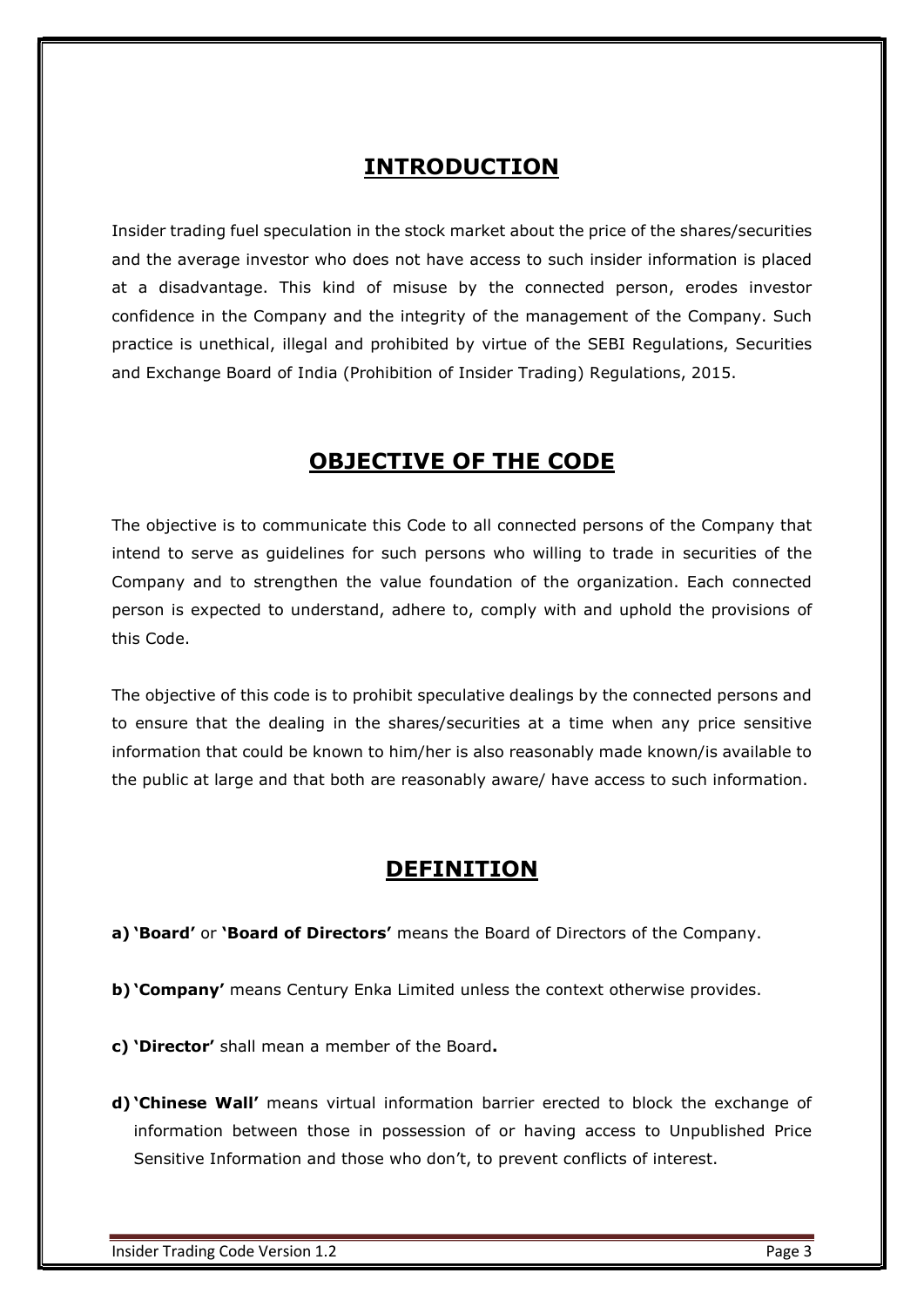e) 'Compliance Officer' - The Company Secretary of Century Enka Limited (hereinafter referred as "the Company") will be designated as the Compliance Officer to monitor the compliance of this code and of the SEBI (Prohibition of Insider Trading) Regulations, 2015.

#### f) 'Connected person' shall include the following:

- (i) any person who is or has during the six months prior to the concerned act been associated with the Company, directly or indirectly, in any capacity including by reason of frequent communication with its officers or by being in any contractual, fiduciary or employment relationship or by being a director, key managerial personnel, officer or an employee of the Company or holds any position including a professional or business relationship between himself and the Company whether temporary or permanent, that allows such person, directly or indirectly, access to Unpublished Price Sensitive Information or is reasonably expected to allow such access.
- (ii) A person shall be "Deemed to be connected persons" if such person has access to Unpublished Price Sensitive Information (UPSI) or is reasonably expected to have access UPSI falling within the following categories unless the contrary is established:
	- (a) an immediate relative of connected persons specified in (i) above; or
	- (b) a holding company or associate company or subsidiary company; or
	- (c) an intermediary as specified in section 12 of the Securities and Exchange Board of India Act, 1992 or an employee or director thereof; or
	- (d) an investment company, trustee company, asset management company or an employee or director thereof; or
	- (e) an official of a stock exchange or of clearing house or corporation; or
	- (f) a member of board of trustees of a mutual fund or a member of the board of directors of the asset management company of a mutual fund or is an employee thereof; or
	- (g) a member of the board of directors or an employee, of a public financial institution as defined in section 2(72) of the Companies Act, 2013; or
	- (h) an official or an employee of a self-regulatory organization recognised or authorised by the SEBI; or
	- (i) a banker of the Company; or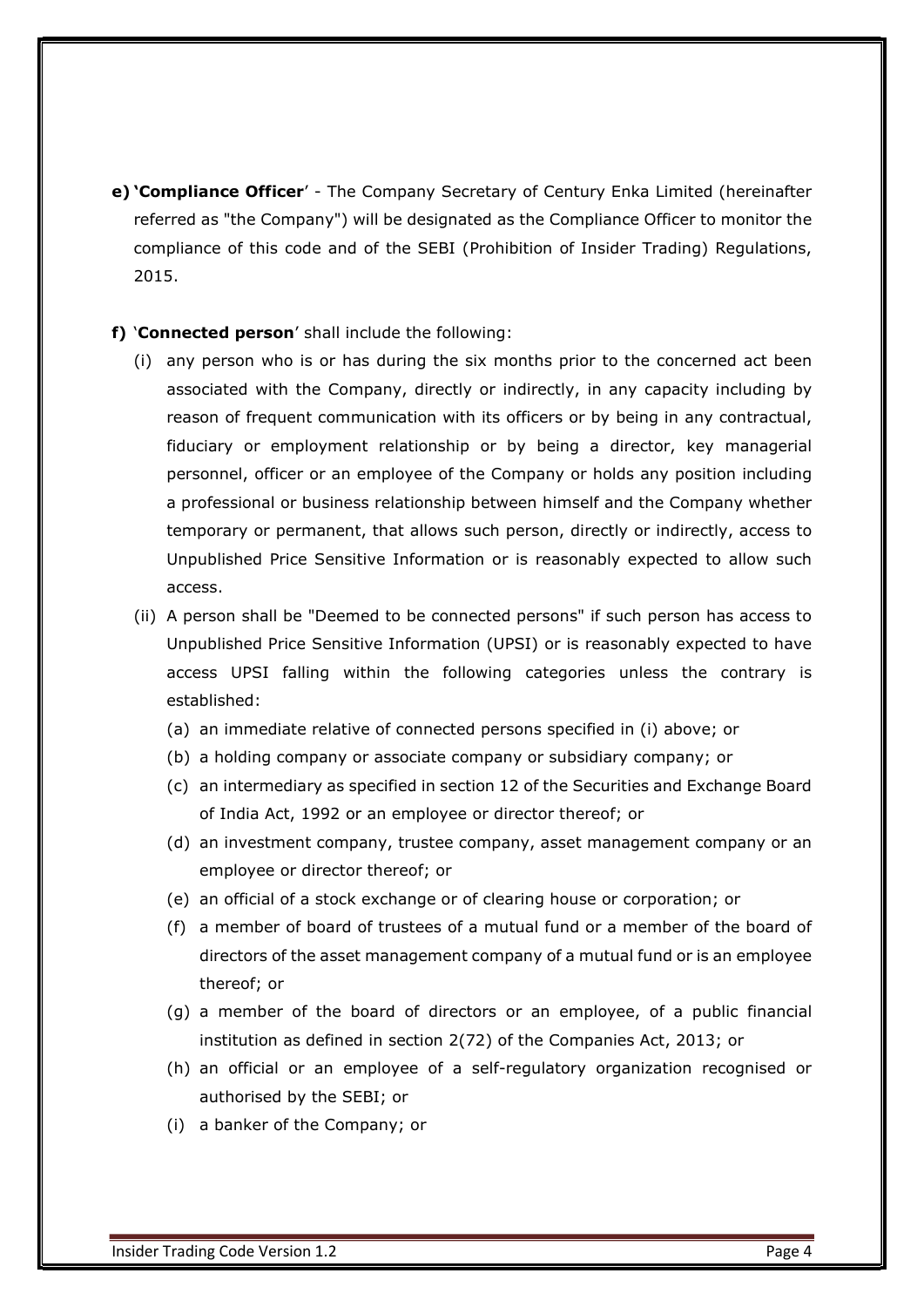(j) a concern firm, trust, Hindu undivided family, company or association of persons wherein a director of the Company or his immediate relative or banker of the Company, has more than ten percent of the holding or interest.

#### (iii) **Designated Persons**-It includes:

- a) Promoters.
- b) Directors.
- c) Key Managerial Personnel.
- d) One level below Managing Director
- e) Functional Heads of all department of the Company.
- f) All employees of Finance, Accounts, Cost and Budget, Taxation, Information Technology, Legal & Secretarial Department.
- g) Secretaries of Key Managerial Personnel and Functional Heads.
- h) Immediate relatives of (a) to (f).
- i) any person, the Board of Directors in consultation with Key Managerial Personnel, specify to be covered under the Code of Conduct on the basis of their role and function in the Company and access to Unpublished Price Sensitive Information.
- g) 'Immediate relative' means a spouse of a person, and includes parent, sibling, and child of such person or of the spouse, any of whom is either dependent financially on such person, or consults such person in taking decisions relating to trading in securities.
- h) 'Informant' means an individual(s), who voluntarily submits to the SEBI, a Voluntary Information Disclosure Form relating to an alleged violation of insider trading laws that has occurred, is occurring or has a reasonable belief that it is about to occur, in a manner provided under Insider Trading regulations, regardless of whether such individual(s) satisfies the requirements, procedures and conditions to qualify for a reward.
- i) 'Insider' means any person who is:
	- a) a connected person; or
	- b) in possession of or having access to Unpublished Price Sensitive Information (UPSI).
- j) 'Insider Trading Laws' means the following provisions of below mentioned laws
	- a) Section 15G of the SEBI Act, 1992;
	- b) regulation 3 of Insider Trading regulations;
	- c) regulation 4 of Insider Trading regulations;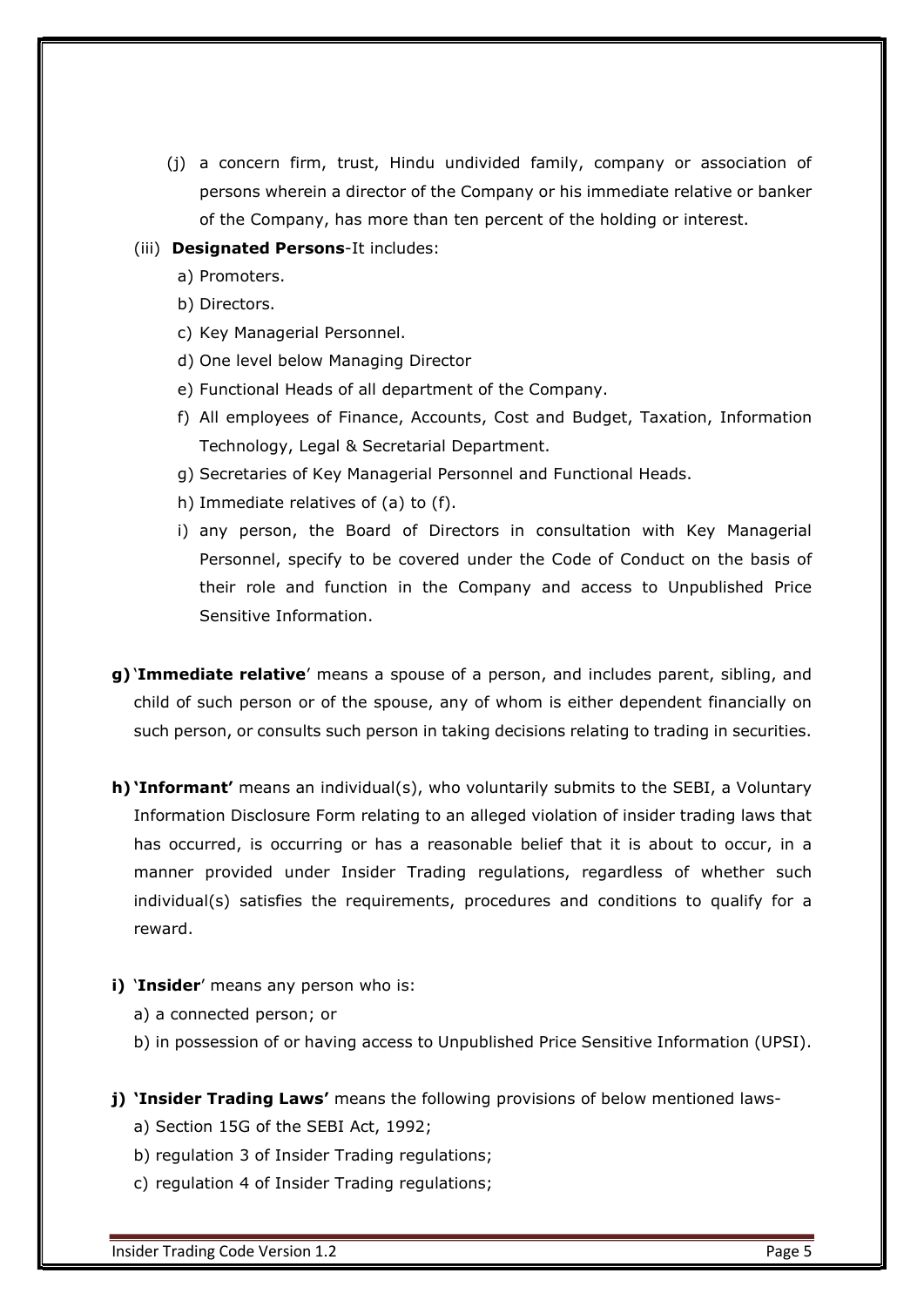- d) regulation 5 of Insider Trading regulations; and
- e) regulation 9 or regulation 9A of Insider Trading regulations, in so far as they pertain to trading or communication of UPSI.

#### k) 'Key Managerial Personnel' means:

- a) Managing Director or Chief Executive Officer or Manager;
- b) Whole-time Director;
- c) Chief Financial Officer;
- d) Company Secretary and
- e) such other officer, not more than one level below the directors who is in whole-time employment, designated as key managerial personnel by the Board and
- f) any other person appointed by the Board of Directors as key Managerial Personnel.
- l) 'Listing regulations' means SEBI (Listing Obligations and Disclosure Requirements) Regulations, 2015.
- m) 'Material Financial Relationship' means a relationship in which one person is a recipient of any kind of payment such as by way of a loan or gift from a designated person during the immediately preceding twelve months, equivalent to at least 25% of the annual income of such designated person but shall exclude relationships in which the payment is based on arm's length transactions.
- n) 'Original Information' means any relevant information submitted in accordance with Insider Trading regulations pertaining to any violation of insider trading laws that is:
	- a) derived from the independent knowledge and analysis of the Informant;
	- b) not known to the SEBI from any other source, except where the Informant is the original source of the information;
	- c) sufficiently specific, credible and timely to (i) commence an examination or inquiry or audit, (ii) assist in an ongoing examination or investigation or inquiry or audit, (iii) open or re-open an investigation or inquiry, or (iv) inquire into a different conduct as part of an ongoing examination or investigation or inquiry or audit directed by the SEBI.
	- d) not exclusively derived from an allegation made in a judicial or administrative hearing, in a Governmental report, hearing, audit, or investigation, or from the news media, except where the Informant is the original source of the information; and
	- e) not irrelevant or frivolous or vexatious.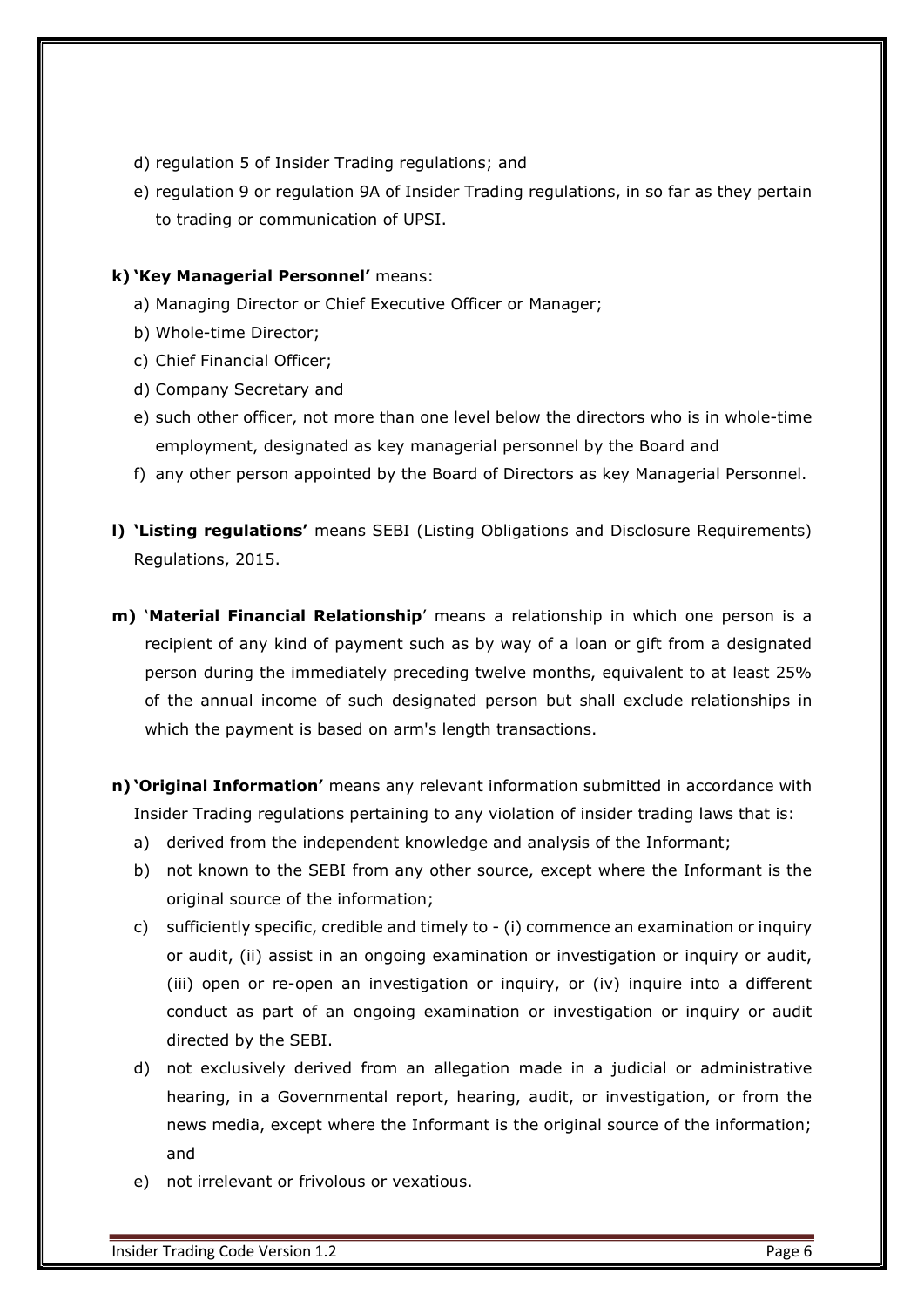- o) 'Promoter' shall have the meaning assigned to it under the Securities and Exchange Board of India (Issue of Capital and Disclosure Requirements) Regulations, 2018 or any modification thereof.
- p) 'Promoter Group' shall have the meaning assigned to it under SEBI (Issue of Capital and Disclosure Requirements) Regulation, 2018 and any amendment thereof.

q) 'Restricted Period' It is also called as Black out Period and it means:

- $\triangleright$  from the end of every quarter till 48 hours after the declaration of financial results;
- Any other period that the Board of Directors or Compliance Officer may specify, from time to time.

r) 'SEBI' means the Securities and Exchange Board of India.

#### s) 'Securities' include -

- a) shares, bonds, debentures, debenture stock or other marketable securities of a like nature
- b) derivative; and
- c) rights or interest in securities.
- t) 'Trading' means and includes act of subscribing, buying, selling, dealing or agreeing to subscribe, buy, sell or deal in any equity shares or listed securities (or derivative thereof) of the Company.
- u) Trading day' means a day on which the recognised stock exchanges are open for trading.
- v) 'Unpublished price sensitive information' or 'UPSI' means any information relating to equity shares or listed securities of the Company, directly or indirectly, that is not generally available, which upon becoming generally available, is likely to materially affect the price of the equity shares/listed securities, and shall ordinarily include but not restricted to information relating to the following:
	- a) Financial results (quarterly or annual) of the Company
	- b) Intended declaration / recommendation of dividend (interim or final)
	- c) Change in capital structure including Public / Rights Issue / Issue of Bonus Shares
	- d) Any major diversification, expansion or disposal plan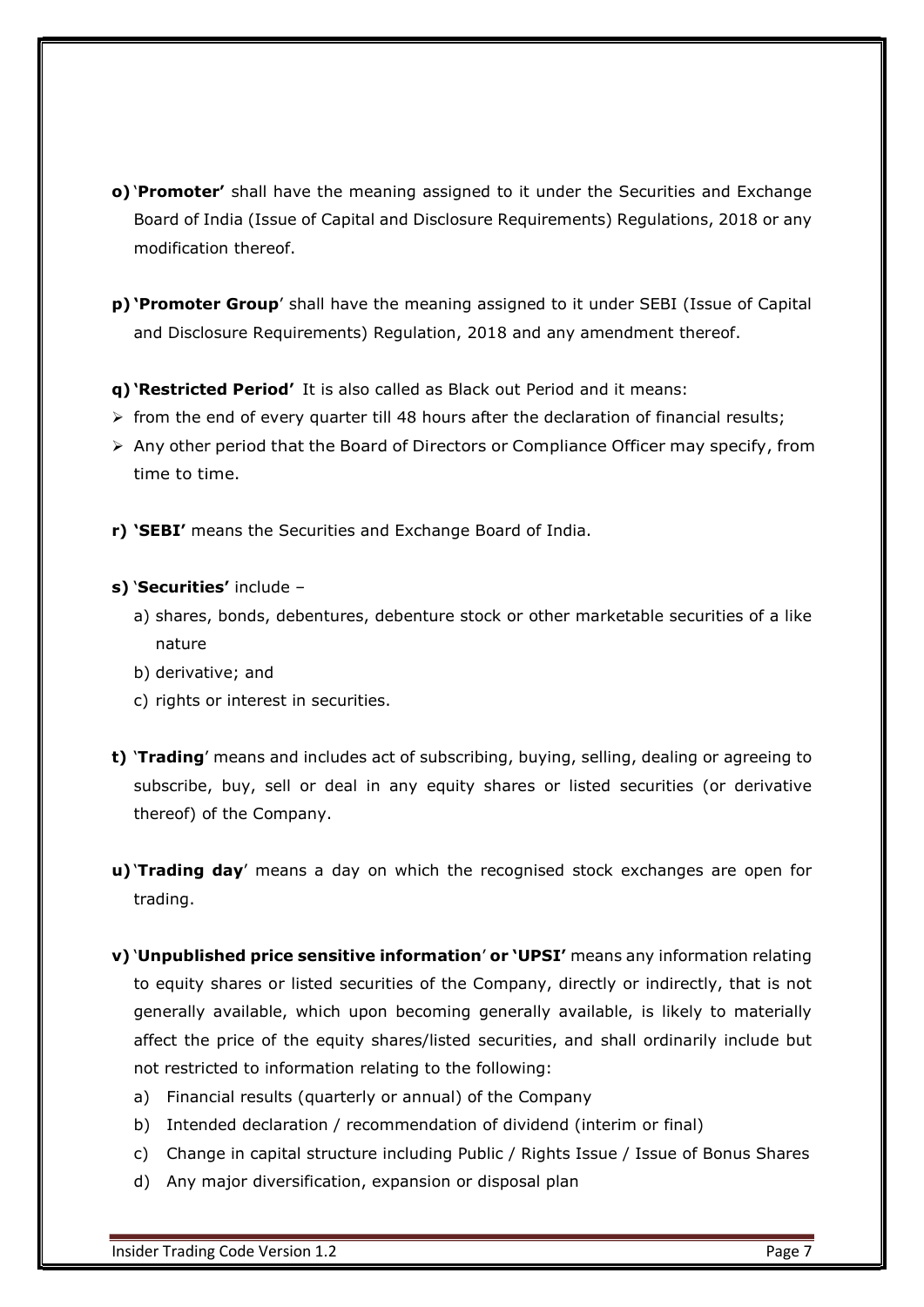- e) Amalgamation, merger, demerger, acquisition
- f) Disposal of the whole or substantial part of the undertaking
- g) Changes in Board of Directors/ Key Managerial Personnel
- h) Any changes in policies, plans or operations of the Company that would have a material impact on the capital structure of the Company
- i) Intimation of allotment of shares
- j) Delisting of securities

### STRUCTURED DIGITAL DATABASE

The Company shall maintain a structured digital database containing the nature of UPSI and the names of such persons who have shared the information and also the names of such persons with whom information is shared under this code along with the Permanent Account Number or any other identifier authorized by law where Permanent Account Number is not available. Such database shall not be outsourced and shall be maintained internally with adequate internal controls and checks such as time stamping and audit trails to ensure non-tampering of the database.

The structured digital database is preserved for a period of not less than eight years after completion of the relevant transactions and in the event of receipt of any information from the SEBI regarding any investigation or enforcement proceedings, the relevant information in the structured digital database shall be preserved till the completion of such proceedings.

### DISCLOSURES

#### Initial Disclosures means –

a) Every person on joining the employment of the Company or on appointment as a Key Managerial Personnel or Director or upon becoming a promoter or a member of promoter group shall disclose his / her and the immediate relatives holding of equity shares / listed securities of the Company within seven (7) days of such joining /appointment/ becoming promoter or promoter group member.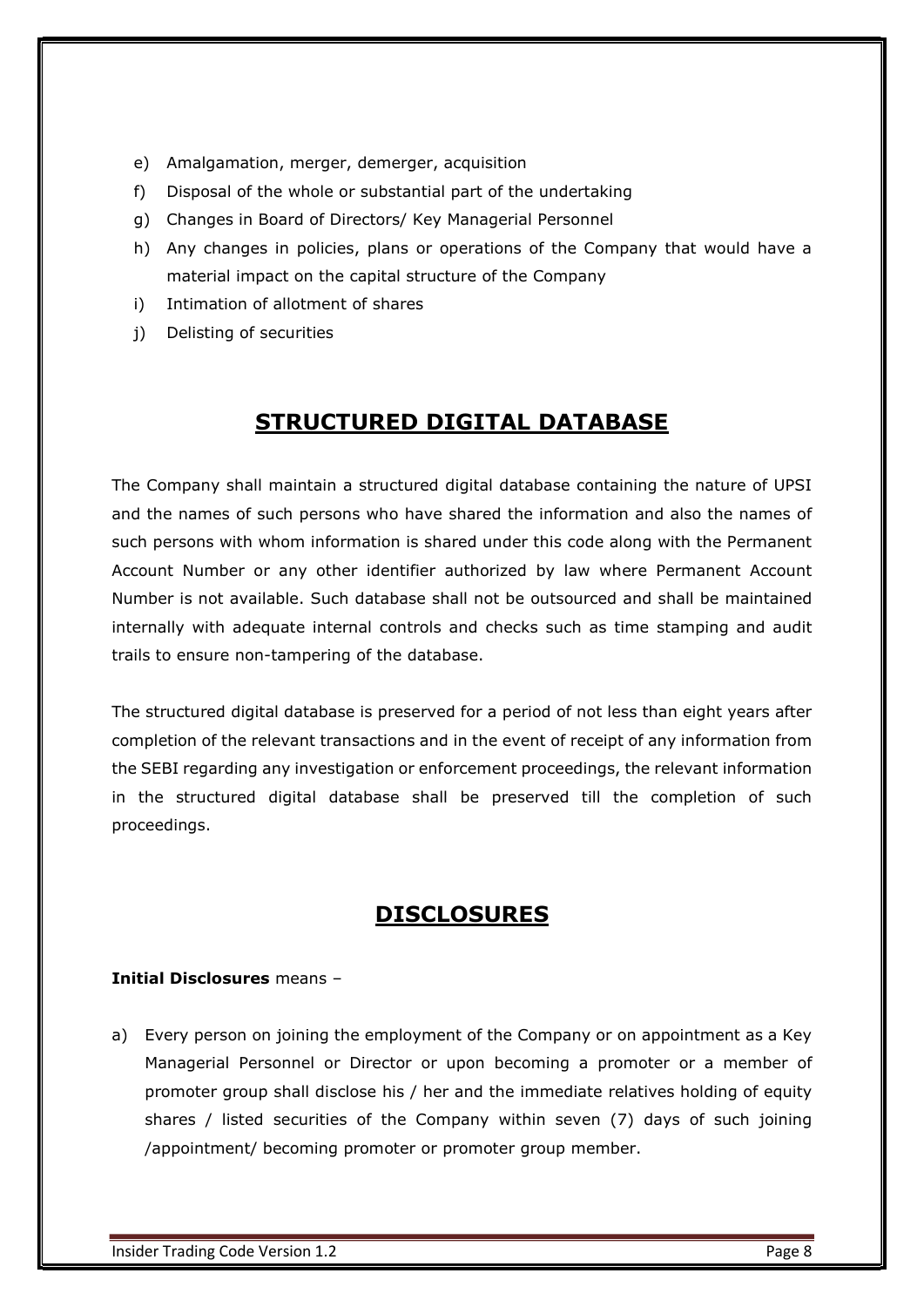b) Every designated person shall disclose details like Permanent Account Number, names of educational institutions from which they have graduated and names of their past employers.

#### Continual Disclosures means –

- a) Every promoter, member of promoter group, designated persons, and director of the Company shall disclose to the Company, the number of equity shares / listed securities of the Company acquired or disposed of within two trading days of such transaction, if the value of securities traded, whether in one transaction or a series of transactions over any calendar quarter, aggregates to a traded value in excess of ten lakh rupees or such other value as may be specified by SEBI from time to time.
- b) The Company shall notify the particulars of such trading to the stock exchanges on which securities are listed within two trading days of receipt of the disclosure or from becoming aware of such information.

Explanation: It is clarified for the avoidance of doubts that the disclosure of the incremental transactions after any disclosure under point (b) above, shall be made when the transactions effected after the prior disclosure cross the threshold limits specified in point (a) above.

- c) Every designated person shall along with the following persons disclose names, PAN or any other identifier authorised by law, mobile numbers and shareholding to the Company on an annual basis within 30 days from the end of the financial year and as and when the information changes:
	- (i) immediate relatives;
	- (ii) persons with whom such designated person shares a material financial relationship;

#### Disclosures by other Connected Persons

The Company at its discretion, may require any other connected person or class of connected persons to make disclosures of holdings and trading in securities of the Company in such form and at such frequency as may be determined by the Company in order to monitor compliance with these regulations.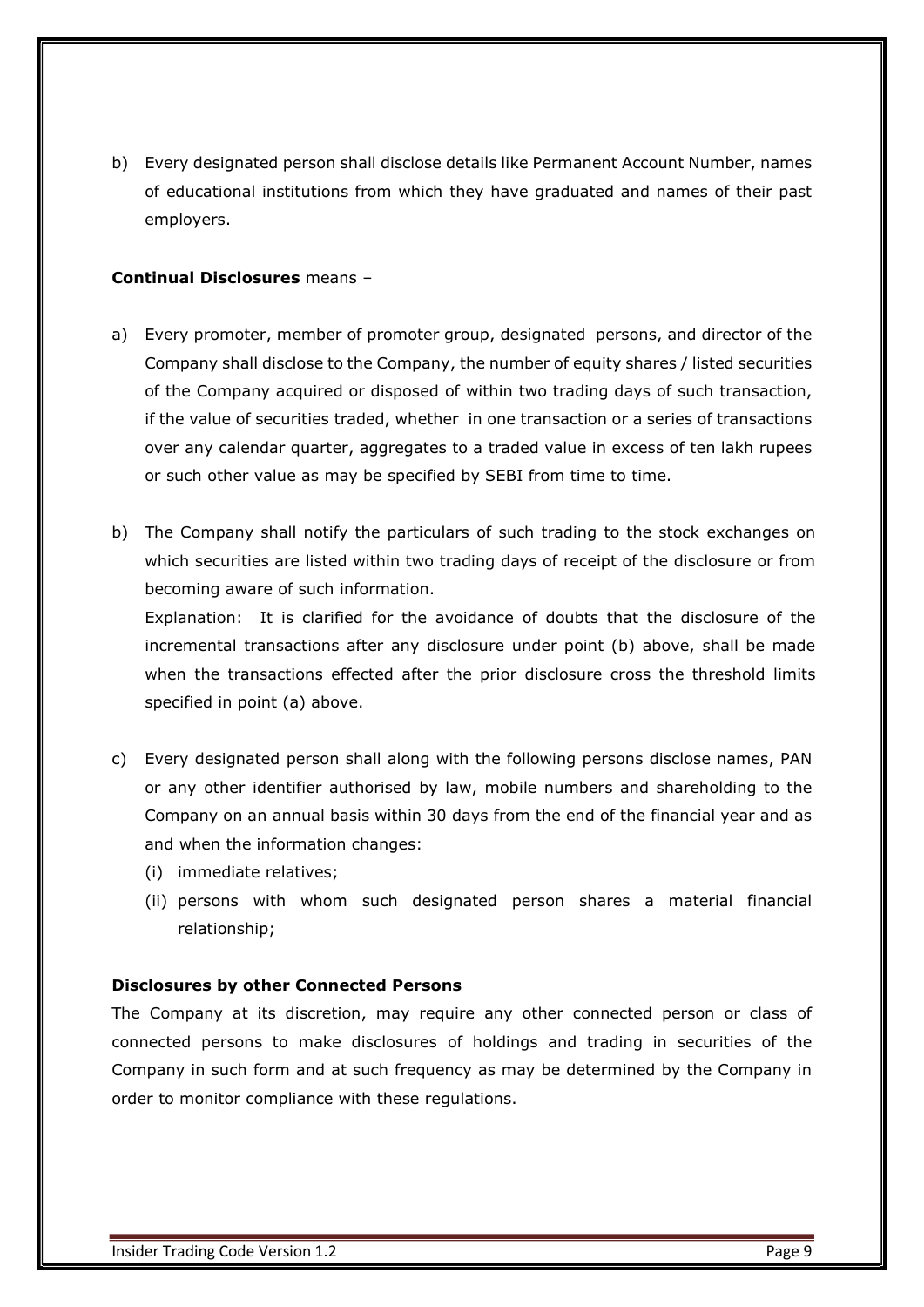#### SYSTEM DRIVEN DISCLOSURES

The Company shall disclose the information of Designated Persons and their relatives including PAN Card and Demat Accounts details, if PAN number is not available, to the concerned authorities as specified from SEBI from time to time. The said disclosure shall be submitted to NSDL for online monitoring of trading of shares of the Company.

# COMMUNICATION OR PROCUREMENT OF UNPUBLISHED PRICE SENSITIVE INFORMATION

- No connected person shall deal, communicate, provide, counsel or allow access to any UPSI referred in this Code, relating to the Company or its equity shares or listed securities or proposed to be listed, to any person including other insiders except where such communication is in furtherance of legitimate purposes, performance of duties or discharge of legal obligations.
- No person shall procure from or cause the communication by any connected person of unpublished price sensitive information, relating to the Company or listed securities or proposed to be listed, except in furtherance of legitimate purposes, performance of duties or discharge of legal obligations.

### TRADING

#### Trading Plan

A connected person shall be entitled to formulate a trading plan and present it to the Compliance Officer for approval and public disclosure pursuant to which trades may be carried out on his behalf in accordance with such plan.

Such trading plan shall -

(i) not entail commencement of trading on behalf of the insider earlier than six months from the public disclosure of the plan;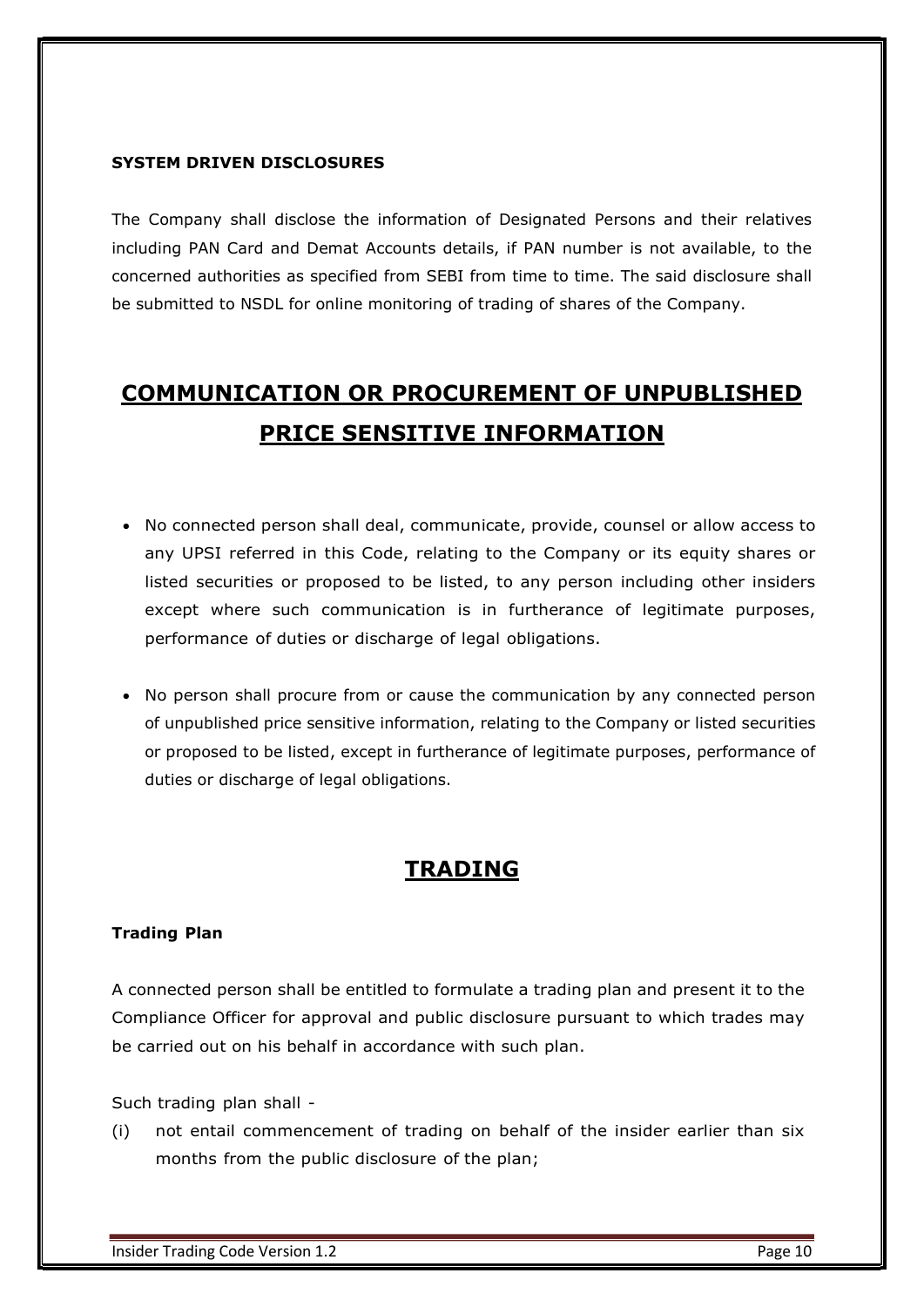- (ii) not entail trading for the period between the twentieth trading day prior to the last day of any financial period for which results are required to be announced by the Company and the second trading day after the disclosure of such financial results;
- (iii) set out the number of equity shares or listed securities to be traded, the nature of trade and the interval at which such trades shall be effected;
- (iv) not entailing trade in securities for market abuse;
- (v) gap between two trading plans shall not be less than twelve months;
- (iv) not entail overlap of any period for which another trade plan is already in existence;

The trading plan once approved shall be irrevocable and the insider shall mandatorily have to implement the plan, without being entitled to either deviate from it or to execute any trade in the securities outside the scope of the trading plan.

However, such implementation of the trading plan shall not commence if any UPSI is in possession of the insider at the time of formulation of the plan has not become generally available at the time of commencement of implementation and in such event the compliance officer shall confirm that commencement of trade ought to be deferred until such UPSI becomes generally available so as to avoid misuse of possession of UPSI; existence;<br>The trading plan once approved shall be irrevocable and the insider shall mandatorily<br>have to implement the plan, without being entitled to either deviate from it or to<br>execute any trade in the securities outsid

The Compliance Officer shall review the plan to assess that the plan would not have such undertakings /details as may have deemed necessary to enable such assessment for approval and monitor the implementation of such plan. Upon approval of trading plan, the Compliance Officer shall notify the plan to stock exchanges on which equity shares and other securities are listed.

## REQUIREMENT OF PRE-CLEARANCE FOR TRADING, INCLUDING OFF MARKET, WITHOUT TRADING PLAN

All designated person who intend to trade in the Company's equity shares/ listed securities during the period other than the restricted/ blackout period and who does not hold any unpublished price sensitive information at the time of seeking pre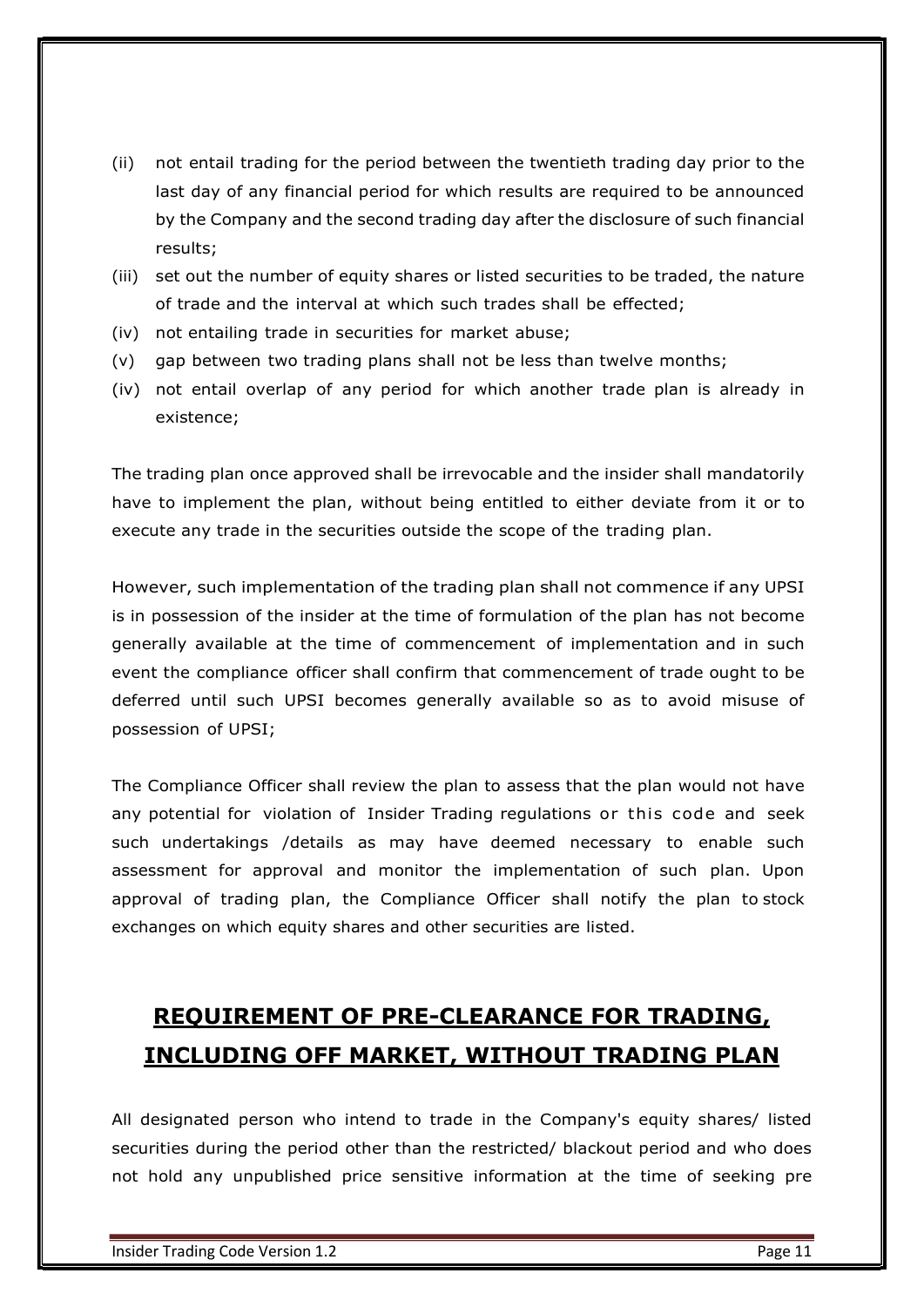clearance and where such equity shares / listed securities that have been held for minimum period of six months or have not entered into an contra (reverse or opposite) trade during last six months shall obtain a prior permission from the Compliance Officer by making an application in the prescribed form for dealing in equity shares / listed securities.

However, no pre-clearance would be required, if the number of equity shares / listed securities to be traded aggregates to a traded value of up to 50 thousand rupees over any calendar quarter in a financial year subject to condition that:

- a) the designated person does not hold any unpublished price sensitive information at the time of trading of securities
- b) The period is not restricted or blackout period
- c) Communicate to the Compliance officer in writing within two working days from the date of execution of trade
- d) Update the holding in software, if any, maintained by the Company

In case of trading by the Compliance Officer, prior permission from Managing Director of the Company shall be obtained subject to the conditions and relaxation prescribed above.

Transaction for which pre-clearance is taken shall be carried out within seven trading days after the approval, otherwise, fresh pre-clearance would be required.

The designated person shall disclose within two trading days of the trade undertaken to the Compliance Officer. In case transaction is not undertaken, a report to that effect shall be filed with the Compliance Officer.

### REPORTING

The Compliance Officer shall:

- a) report to the board of directors about compliance of this code on quarterly basis
- b) Report to Audit Committee who shall review compliance with the provisions of these regulations at least once in a financial year and shall verify that the systems for internal control are adequate and are operating effectively.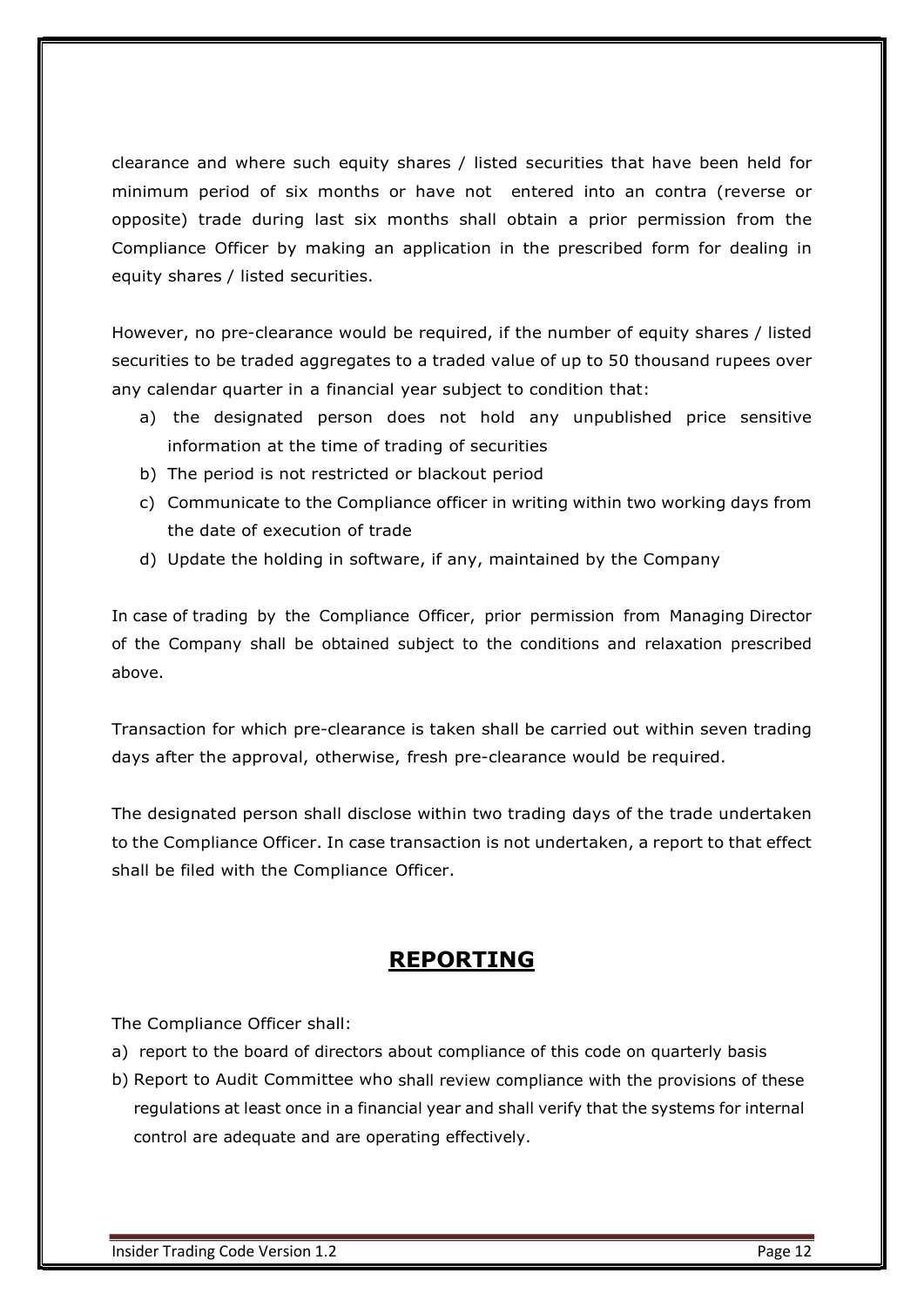### INTERNAL CONTROLS

As required under regulation 9A(1) of Insider Trading Regulations, the Company have adequate and effective system of internal controls to ensure compliance with the provisions of Insider Trading regulations and this Code to prevent insider trading.

Such internal controls include the following:

- All employees have who have access to, or expected to have access to UPSI shall be identify as designated persons.
- Identifying UPSI and maintain its confidential as per this code or insider trading regulations or any other applicable law.
- Adequate restrictions on communication or procurement of UPSI.
- Maintaining a list of all persons with whom UPSI is shared and execute confidentiality agreements or apprise/aware them to maintain confidentiality and their duties, responsibilities, obligations and the liability to misuse or unwarranted use of such information as per this Code and Insider Trading regulations.

### LEAK OF UPSI

Pursuant to regulation 9A(5) of Insider Trading regulations, the listed entity shall be required to formulate policies and procedures for inquiry in case of leak of unpublished price sensitive information or suspected leak of unpublished price sensitive information, which shall be approved by the Board of Directors.

In this regard, all the provisions of the Vigil Mechanism/ Whistle-Blower Policy of the Company shall be mutatis mutandis applicable to report any instances of leak of UPSI or suspected leak of UPSI and the inquiries/ investigations thereof.

Any Connected Persons/ Other employees may report any instances of leak of UPSI or suspected leak of UPSI in accordance with Vigil Mechanism/ Whistle-Blower Policy as hosted on the website of the Company.

Further, the Company shall promptly inform the SEBI in case of such leaks of UPSI, inquiries/investigations and results thereof.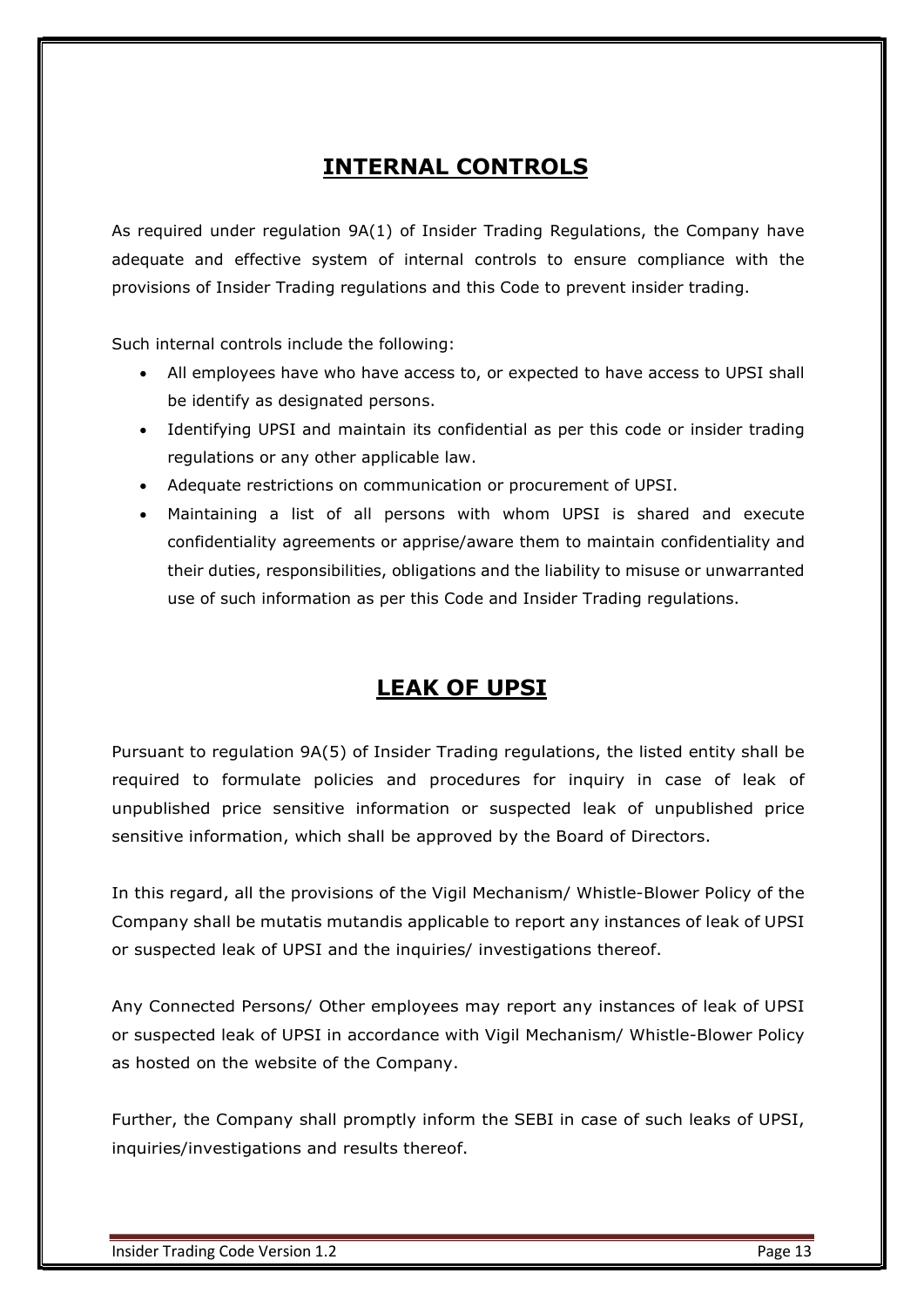### VOLUNTARY INFORMATION DISCLOSURE

Apart from reporting any instances of leak or suspected leak of UPSI under Vigil Mechanism/ Whistle-Blower policy, any Informant may submit Original Information by furnishing the Voluntary Information Disclosure Form to the Office of Informant Protection of the SEBI in the format and manner set out in Insider Trading regulations,.

The Company shall ensure that the Informant gets suitable protection against any discharge, termination, demotion, suspension, threats, harassment, directly or indirectly or discrimination against any employee who files a Voluntary Information Disclosure Form, by reason of:

- (i) filing a Voluntary Information Disclosure Form under the Insider Trading regulations
- (ii) testifying in, participating in, or otherwise assisting or aiding the SEBI in any investigation, inquiry, audit, examination or proceeding instituted or about to be instituted for an alleged violation of insider trading laws or in any manner aiding the enforcement action taken by the SEBI; or
- (iii) breaching any confidentiality agreement or provisions of any terms and conditions of employment or engagement solely to prevent any employee from cooperating with the SEBI in any manner.

**Explanation:** "employee" means any individual who during employment may become privy to information relating to violation of insider trading laws and files a Voluntary Information Disclosure Form under these regulations and is a director, partner, regular or contractual employee, but does not include an advocate.

### CHINESE WALL MECHANISM

The Company has laid down Chinese Wall Procedures to prevent the misuse of confidential information or trading on the basis of UPSI. The Company segregated those areas of the Company which routinely have access to confidential information,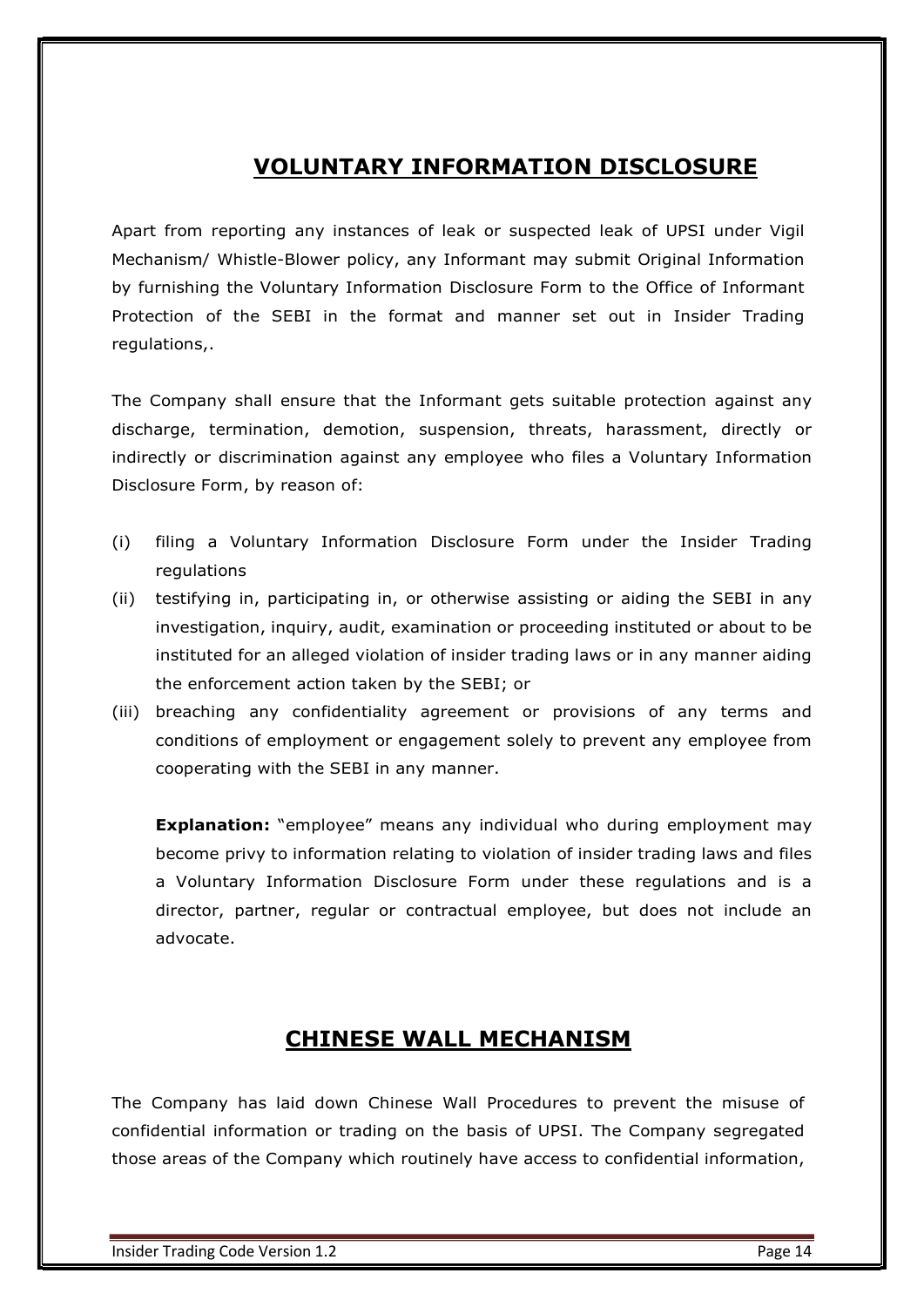considered as 'inside areas' from persons of those who do not have such access considered as 'public areas'.

Only Designated Persons shall be allowed to access inside areas in normal course of business. Designated Persons shall not communicate UPSI to anyone in public area. In exceptional circumstances, UPSI may be communicated to the employees/ third parties in public area ('outside people') on a need-to-know basis under intimation to the Compliance Officer.

Where there is a requirement of sharing UPSI in furtherance to legitimate purposes, performance of duties or discharge of legal obligations, such UPSI shall be shared as per the wall-crossing procedure setout herein below:

- Prior approval of the Compliance Officer must be sought and he shall consider the need-to-know criteria while giving such approval.
- Outside people (at the time of such wall crossing) should be notified that they would be deemed to be 'Designated Persons' for the time being and consequently such persons shall ensure all applicable provisions of this Code and the Insider Trading Regulations, till such information remains UPSI.

### CONFIDENTIALITY

Connected person shall maintain the confidentiality of all price sensitive information relating to Company or securities listed or proposed to be listed and shall not communicate such information directly or indirectly by way of making a recommendation for purchase or sale of securities or otherwise trade in securities of the Company. File containing confidential information(s) shall be kept secure. All electronic files must have adequate security.

### GENERAL PROVISIONS

- (i) disclosure shall be made in prescribed form;
- (ii) disclosures made by any person under this code / Insider Trading Regulations shall include those relating to trading by such person's immediate relatives and by any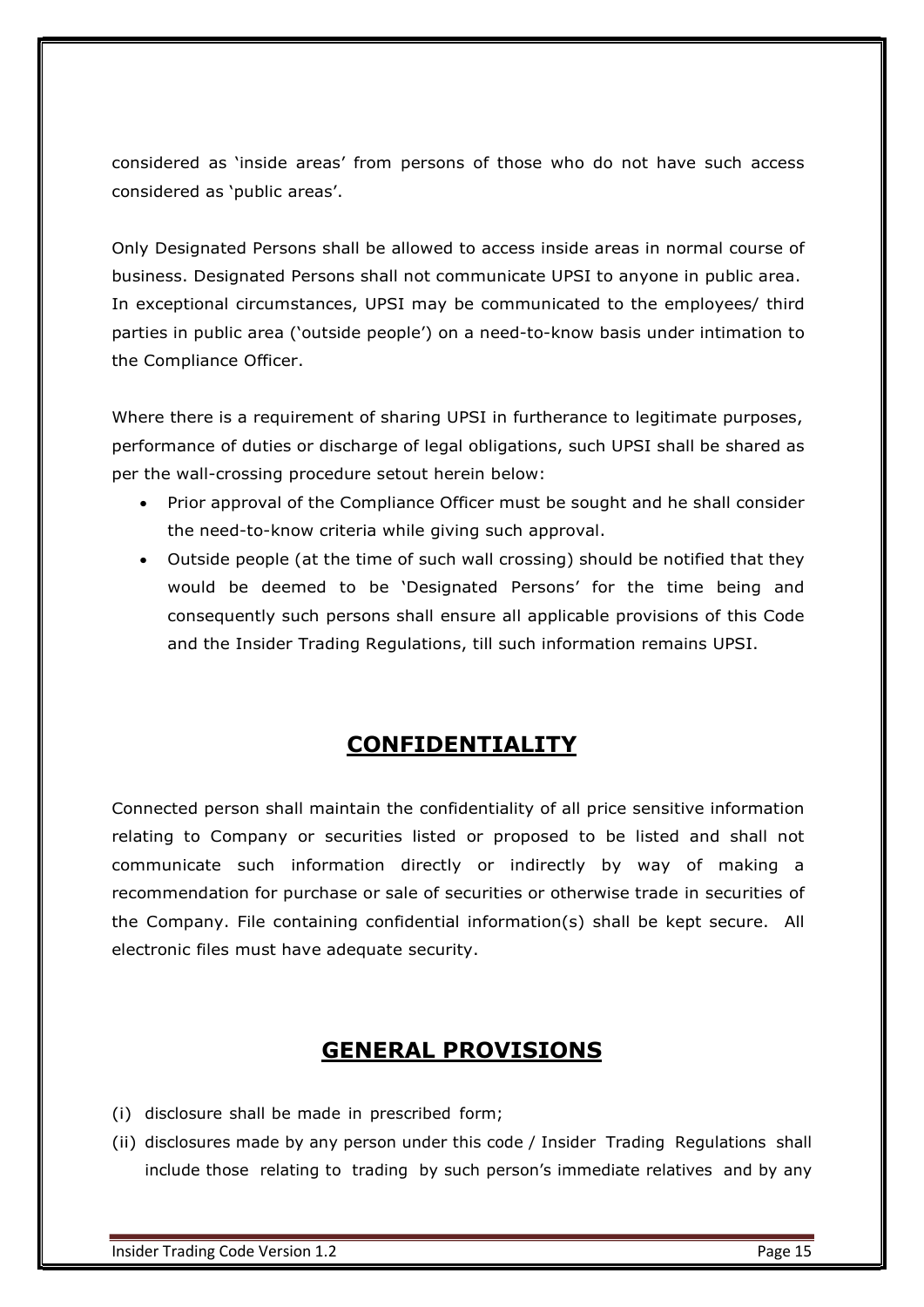other person for whom such person takes trading decisions;

(iii) disclosures of trading in securities shall also include trading in derivatives of securities and the traded value of the derivatives shall be taken into account for the purpose of this code / Insider Trading Regulations.

### DISCIPLINARY ACTION AND PENALTY

Any connected person who contravenes the code will be liable for appropriate penal action in accordance with the provisions of SEBI Act, 1992. Further, such person shall also be liable for such appropriate action as deemed fit by the Company including disciplinary action such as wage freeze, recovery of profit, suspension, ineligibility for participation in ESOP, etc. after giving reasonable opportunity of being heard to them to explain their stand in the matter. Any amount recovered shall be remitted to the SEBI for credit to the Investor Protection and Education Fund administered by the SEBI under the Act.

All correspondence with the Company in regard to this Code of Conduct should be sent to the sent to the Compliance Officer and marked as "CONFIDENTIAL".

The Compliance officer shall maintain a database of the violation of code of conduct by designated persons that would entail initiation of appropriate action against them.

The Company shall promptly inform to the stock exchanges any violation relating of insider trading regulations in such form and manner as may be specified by the SEBI from time to time.

### RETENTION OF DOCUMENTS

All the disclosures made under this Code shall be maintained by the Company, for a minimum period of five years in such form as may be specified.